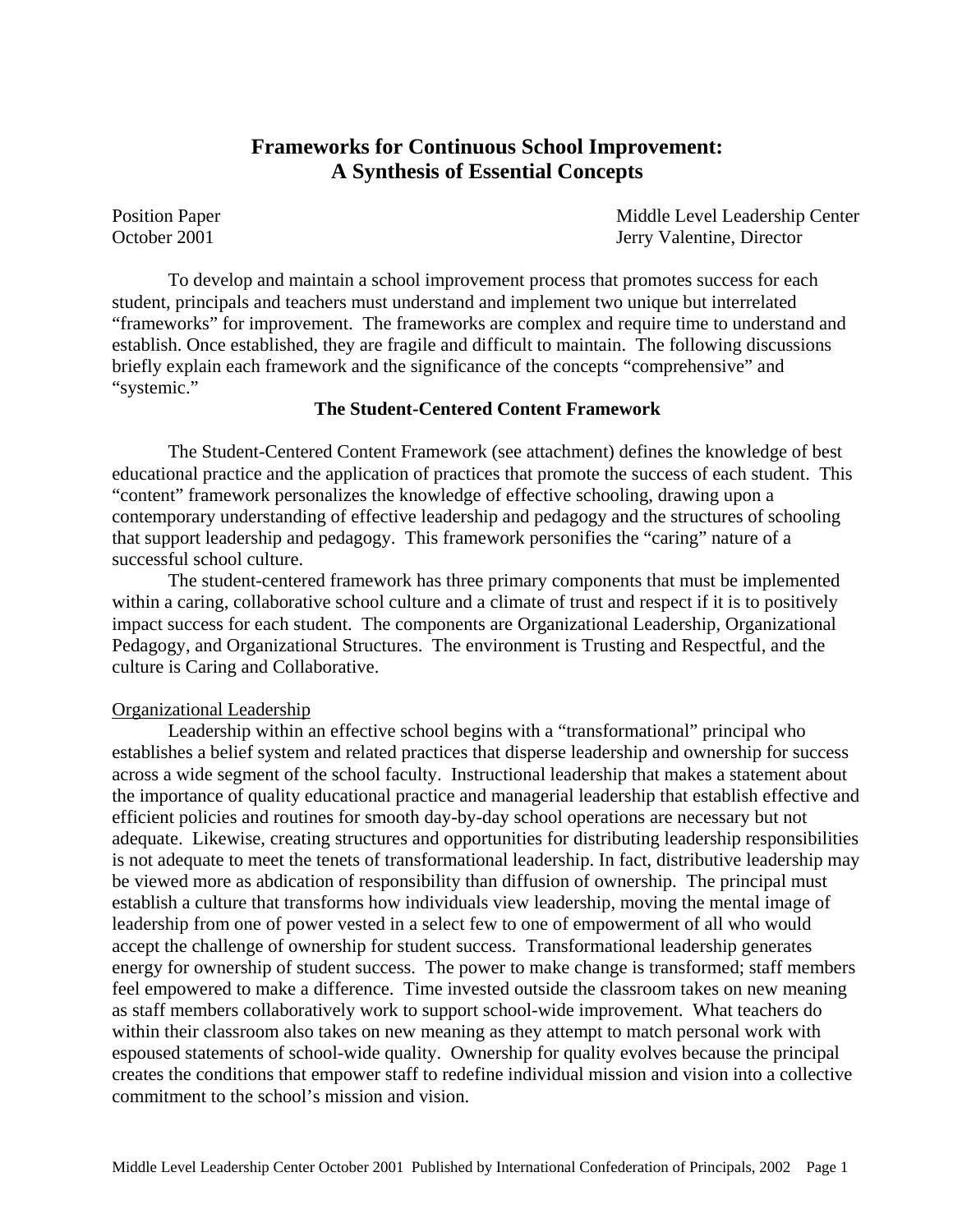#### Organizational Pedagogy

The product of learning and its related developmental outcomes of emotional, social, and physical development make the business of education unique. Thus, any comprehensive approach to school improvement must address the core knowledge of schooling. For example, integrated curriculum and authentic, constructivist teaching approaches are recognized as significant practices for student understanding of content, higher-order thinking, and problem-solving skills while other, more traditional practices are touted as appropriate for responsiveness on certain forms of standardized tests. Exclusive use of one or two practices may not meet the needs of all students and may, based upon existing knowledge about how students learn, deny to many the opportunity to succeed. Differentiated approaches to instruction and varied formative and summative forms of assessment fit contemporary understandings of how students learn. Learning theories abound and educators must know those varied theories, understand their value in selected situations, and apply them effectively so each young adolescent is given the best opportunity to succeed. What is known about how young adolescents learn? In what ways are students different at the various developmental stages during the schooling experience? What curriculum, instruction, and assessment practices best fit these developmental progressions? Any meaningful effort to improve the schooling process must include the study of these questions and thus the pedagogical components of curriculum, instruction, and assessment. These components are the business of schooling.

# Organizational Structures

The organizational structures of the school must fit the desired leadership and pedagogical practices established by the values and beliefs, the mission and vision, and the implementation strategies to accomplish the vision. Form should follow function and in the case of school improvement, the organizational structures must evolve from the leadership and pedagogical components of the framework. Staff members must collaboratively identify the best models for organizing time, scheduling curriculum, and defining the learning environment. Conversely, structure influences relationships. Organizational structures should be established that foster interaction and interpersonal relationship-building, both among and between students, teachers, administrators, parents, community, and others with vested interests in students' successes. Structures should also be established that collect and utilize data to assess and inform school improvement, school success, and individual student success. Staff members must be hired because they embody the competencies needed to educate young adolescents. Professional development must be designed and implemented to address the needs of those who teach young adolescents. Woven throughout the fabric of the structures used in the school are the essential elements of collaboration, relationship development, and progress toward the accomplishment of the school vision.

# Trusting, Respectful Climate

Climate is to an organization what attitude is to the individual. It is determined primarily by the relationships among the teachers and administrators of the school. It is the collective perceptions of the working conditions within which the educators function. Trust and respect are necessary if staff members, school administrators, parents, and others with vested interests in a quality school are to work together effectively. Discussions during the development of the values' and beliefs' statements build a foundation for trust and respect. Discussions that lead to collaborative development of the mission, vision, goals, and implementation strategies further define those relationships. The manner with which a principal implements instructional and managerial roles further establishes images of trust and respect in the minds of the staff. And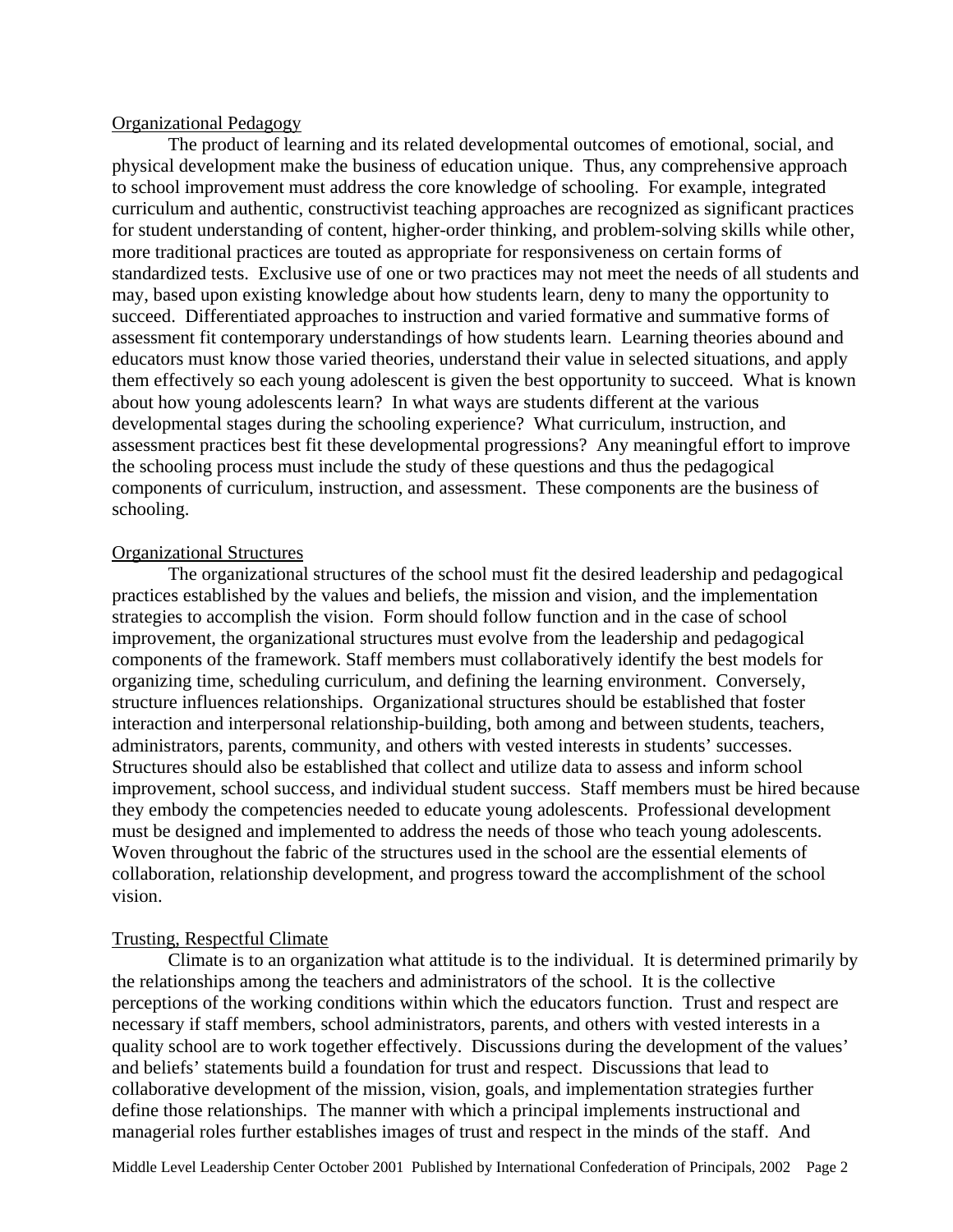finally, the principal's competence as a transformational leader directly correlates to the school's climate. The ability to empower and establish ownership among the faculty is associated with the skills of the principal and the climate the principal establishes. Without a climate of trust and respect, even the best pedagogy and structure will have marginal effect upon the success of each student.

# Caring, Collaborative Culture

The culture is often defined as the "way we do things around here." It represents the values, the beliefs, the assumptions, and the traditions of the organization. A caring, collaborative culture is slow to evolve and difficult to maintain.

A school's culture should represent a caring about the success of others, particularly students. It should represent collaborative relationships that place the success of each student at the fore. The value system of the school should expect that each student be given the support necessary to be a successful member of the school community. Effective cultures are led by transformational leaders who value and foster collaboration, empowerment, and ownership. The culture embraces continuous professional development, self-reflection, progressive thinking, and risk-taking, all in the interest of success for each student. Staff members place student success ahead of personal convenience. They are committed to a quality school for each student. The culture of the school is a collection of the shared assumptions of the members of the school that either inhibit or facilitate student growth. Leaders have the power to shape the culture by addressing these assumptions.

Once established, the truly caring, collaborative culture is the foundation for candid, continuous discussions about how to better serve students. It is an essential ingredient for longterm, continuous school improvement.

#### **The Vision-Driven Process Framework**

The second framework defines the processes necessary to initiate and maintain organizational change. The processes for improvement in a step-by-step linear fashion commonly necessary when "initiating" comprehensive, systemic school improvement is presented in Attachment B1. The process presented in Attachment B2 represents a more fluid, macro image of change processes common once a school has "internalized" the change process. Both levels of sophistication support the development, accomplishment, and maintenance of a vision (direction) for school improvement. The frameworks personalize the knowledge of organizational development into vision-centered images of improvement.

#### Vision-Driven

At the center of the framework are the Vision of the school and the Goals necessary to accomplish the vision. The vision is a conception of what the school should become over the next three to five years, developed deliberately by the faculty and grounded in the knowledge of Best Practice and a Commitment to best practice. The Values and Beliefs and the Mission of the organization inform the vision. The vision is implemented through a set of strategies and tasks defined in the school-wide Action Plan. School Component Focus Teams involve all staff members in the development of the school's Action Plan. The focus teams represent the major components necessary for the school to function effectively, such as curriculum, instruction, leadership, resources, and professional development. As the Action Plan is Implemented, progress is Assessed and the findings inform future vision development and define levels of goal accomplishment.

The first time a school progresses through the steps of the vision-driven change process, each step is taken in a deliberate and unique fashion. Once the school has progressed through the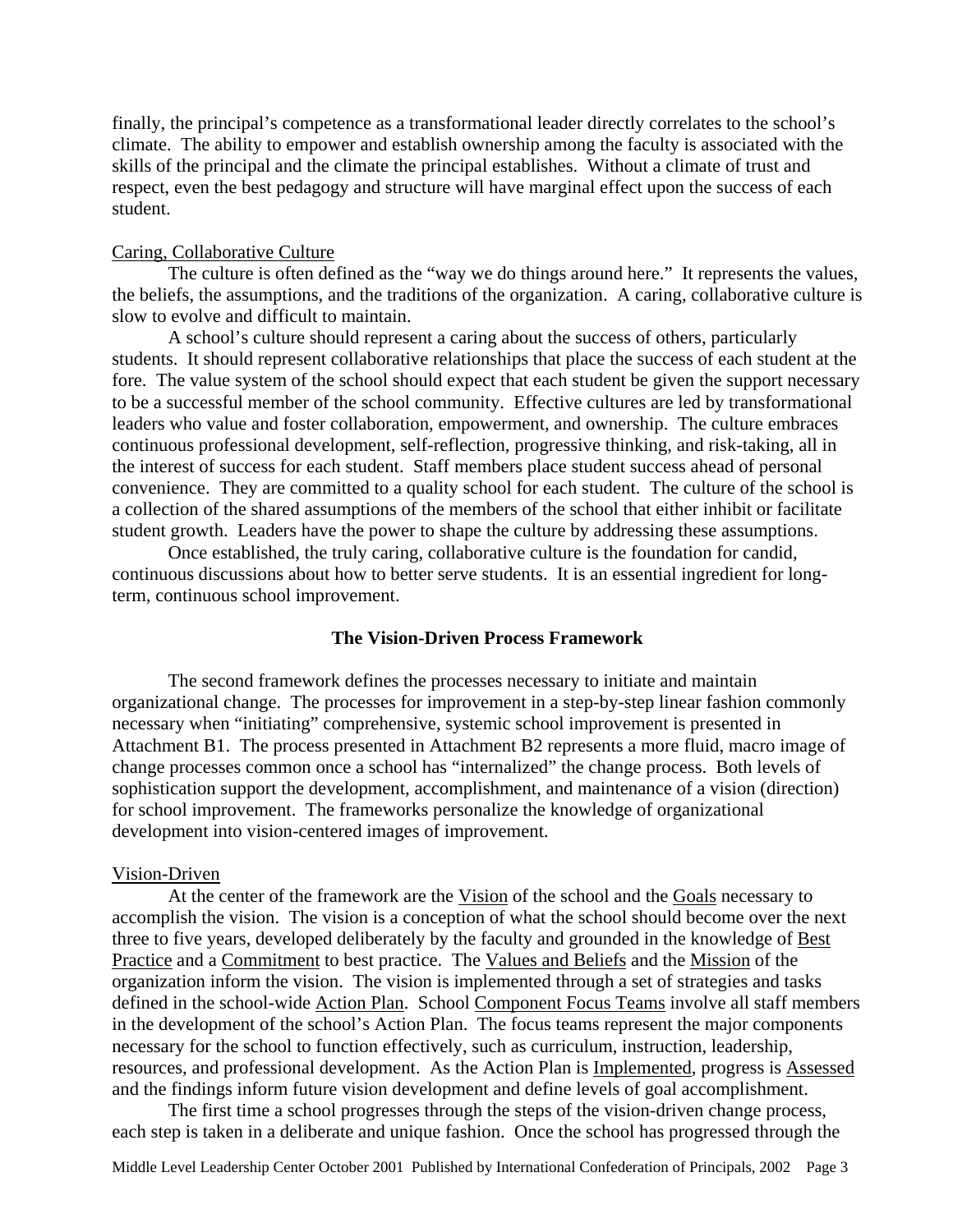linear steps two or three times, the understanding of the complexity of the process evolves and progression toward internalizing the process as part of the school's culture becomes evident. Once internalized, the process becomes a fluid sequence of "big picture" images, still centered around the vision, but implemented through a continuous process of building knowledge of best practice, refining the vision per best practice, assessing existing practice, establishing goals and plans for change, and implementing those plans. Values and beliefs are slow to change, but the school's vision should be revisited annually, and development of professional knowledge should be a continuous process.

Data collected about existing practices within the school setting are used to inform the organizational goals, not shape the vision. If the vision is data-driven, then the process becomes one of responding to deficiencies within the school setting, rather than responding to the knowledge of best practices and permitting that response to resolve the deficiencies en route to meeting the challenges of best practice. A vision driven by deficiencies is short-lived and infrequently effective in making a meaningful difference in schooling. Such changes are often mandated by state or district policy and frequently are defined by specific student achievement scores. Improving test scores and any other form of student success is a complex challenge and requires a complex, not a simplistic approach. Only through comprehensive, systemic processes grounded in the content knowledge of best practice can meaningful change take place.

### **Comprehensive and Systemic Frameworks**

Both frameworks for school improvement are comprehensive and systemic. The following provides an explanation of these important concepts.

#### Comprehensive

The frameworks are comprehensive because the components within the frameworks are broad in scope, addressing the best knowledge about all critical aspects of educational practices and organizational change. In the "content" framework, for example, changing organizational structures from a departmentalized to an interdisciplinary approach does not improve student academic achievement. To impact achievement, curriculum must be refined to fit with the organizational structure and instructional practices must be adapted to fit both the revised curriculum and the new structure. Another example, within the "process" framework, would be the adoption of a set of goals designed specifically to improve classroom instruction. While such focus has the potential to impact student achievement, such a narrow focus on student achievement misses the mark needed to promote the continuous development of the social and emotional maturational skills essential to young adolescents' development.

#### Systemic

The frameworks are systemic because the components are interdependent across the varied systems within the school setting. In the "content" framework, for example, having a skilled, likable manager with minimal expectations for student success is little better than a tyrant with the same low expectations. Improving school leadership will not make a difference if that leadership does not aggressively support the best practices of educational pedagogy. The strategies throughout the "process" framework are systemic, each interdependent on the other. For example, to build a vision not grounded in the values and beliefs of the faculty or in best practice is a waste of time and energy. To engage but a portion of the faculty in the development of each of the components described in the process is just as futile. Each segment of the school community, and especially all staff responsible for achieving the vision must be engaged in all processes for improvement. While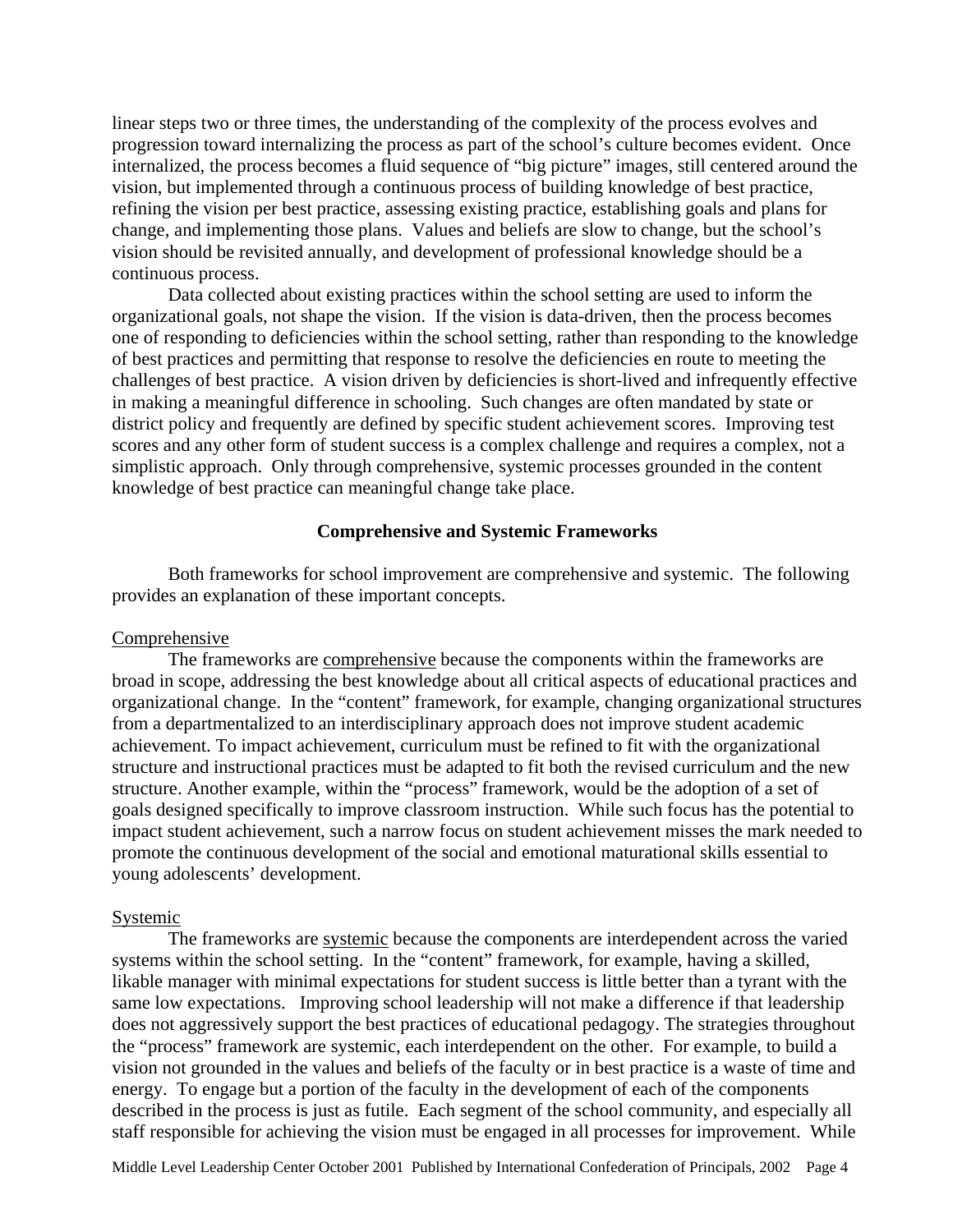time and energy are limited, the engagement of all in the discussions and decision-making associated with these essential components are necessary if continuous change is to be initiated and maintained. The processes for change must be continuous, with periodic review of all segments of the process.

# **Conclusions**

This position paper is a synthesis of findings, observations, impressions, and recommendations from MLLC school improvement projects, particularly our work with Project ASSIST (Achieving Success through School Improvement Site Teams) schools from 1996 to the present. To a large degree, ASSIST designs were built upon and support the work of others who have studied school improvement. The designs have also evolved from our research and experiences with ASSIST schools. While our language and our strategies may differ slightly from others, our work confirms the essential ingredients for continuous school improvement described in the literature of learning organizations, professional communities, organizational development, and school change.

Meaningful change must come from "within" the school and must address both the knowledge of best schooling practices, particularly the knowledge of effective teaching, and the knowledge of organizational change. Mandated change efforts by state or district policies proliferate the educational scene across the United States, but will, over time, make little difference in the lives of students. Change must be vision-driven and "designed" from within the walls of the school. It must become personal to the teachers and administrators of the school. Change must include comprehensive, systemic processes built upon a foundation of shared values and beliefs and a vision of excellence, both of which must be informed by the existing knowledge of best practice. Change is complex and in most schools must be supported by an external resource. Seldom is there adequate expertise within a school to design and implement the essential components of comprehensive, systemic change.

School leaders must, above all else, be transformational while demonstrating both instructional and managerial competence. The leadership that supports change must come from within the school as principals and teachers assume the responsibility of school improvement so each and every student has a successful schooling experience. This form of meaningful, continuous change requires a positive climate established through trusting and respectful relationships among those working and learning together. The leadership, the climate, the processes for change, the commitment to excellence, and the shared values and beliefs of the staff will, over time, shape the culture of the school. Once effectively established, the caring, collaborative culture becomes the support system that permits and promotes the internalization of comprehensive, systemic change. These events take place within the school and must be personalized. The school site, not the district or the state or the nation, must be the locus of change that ensures the success of every student.

----------------------------------------

Author's Note: This position paper was first published in 2001 by Valentine for the MLLC website. The next year the International Confederation of principals selected the paper as a "feature article" and published it in their recommended readings portion of the ICP website [http://www.icponline.org/feature\\_articles/f9\\_02.htm.](http://www.icponline.org/feature_articles/f9_02.htm) The manuscript was then published by request and permission of ICP in the Queensland Primary Principals Journal, November, 2002.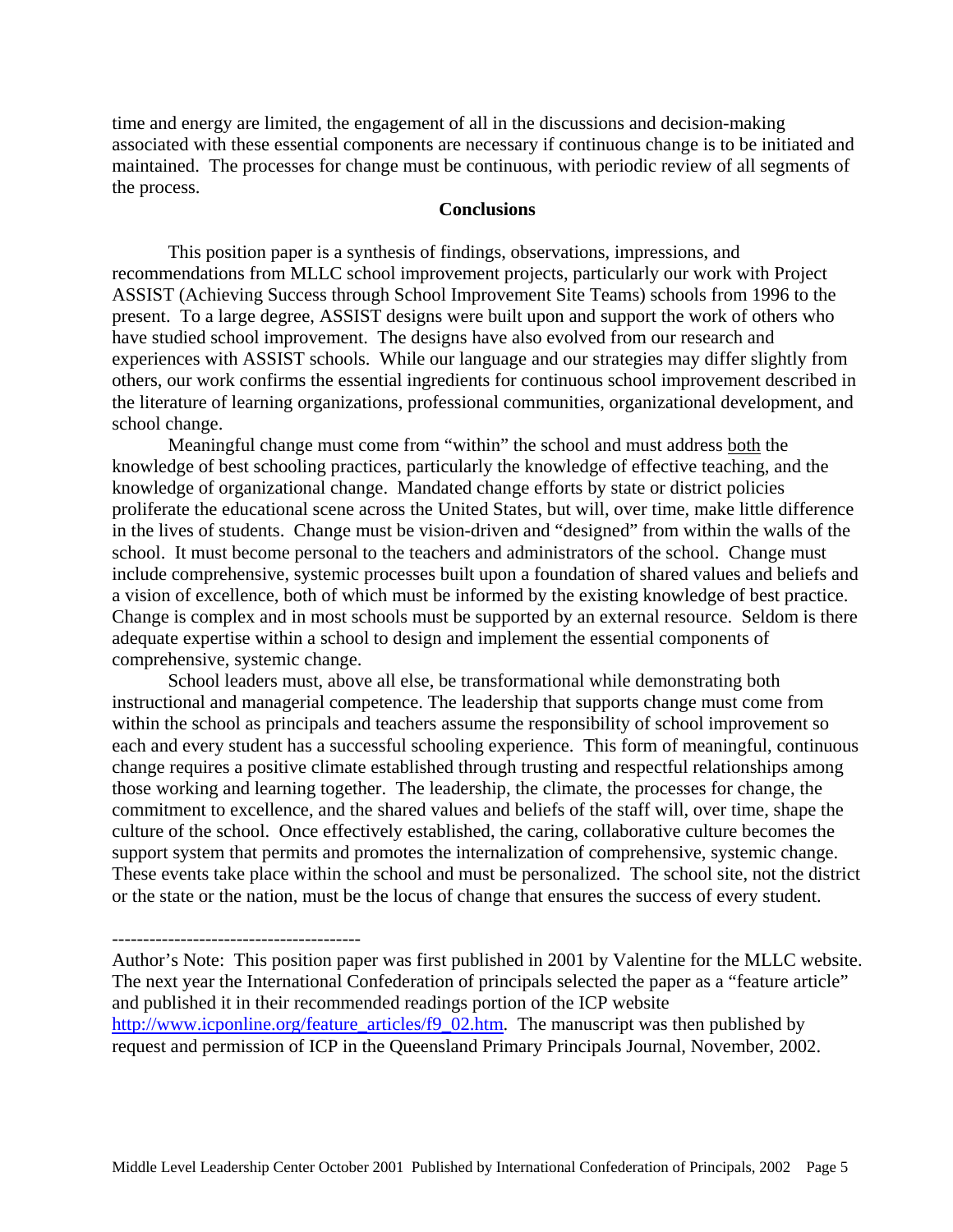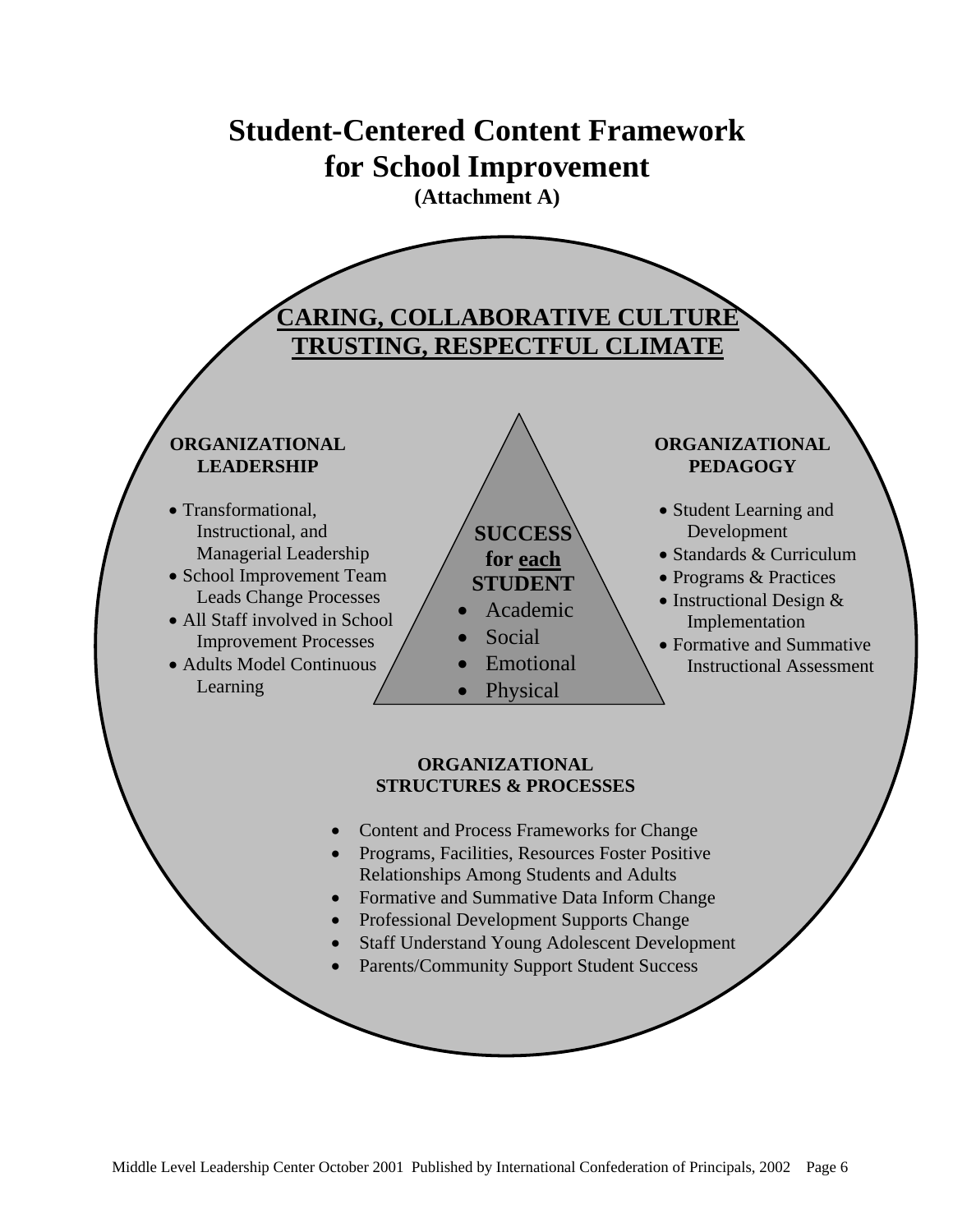# **for Initiating School Improvement Vision-Driven Process**

**(Attachment B1)** 

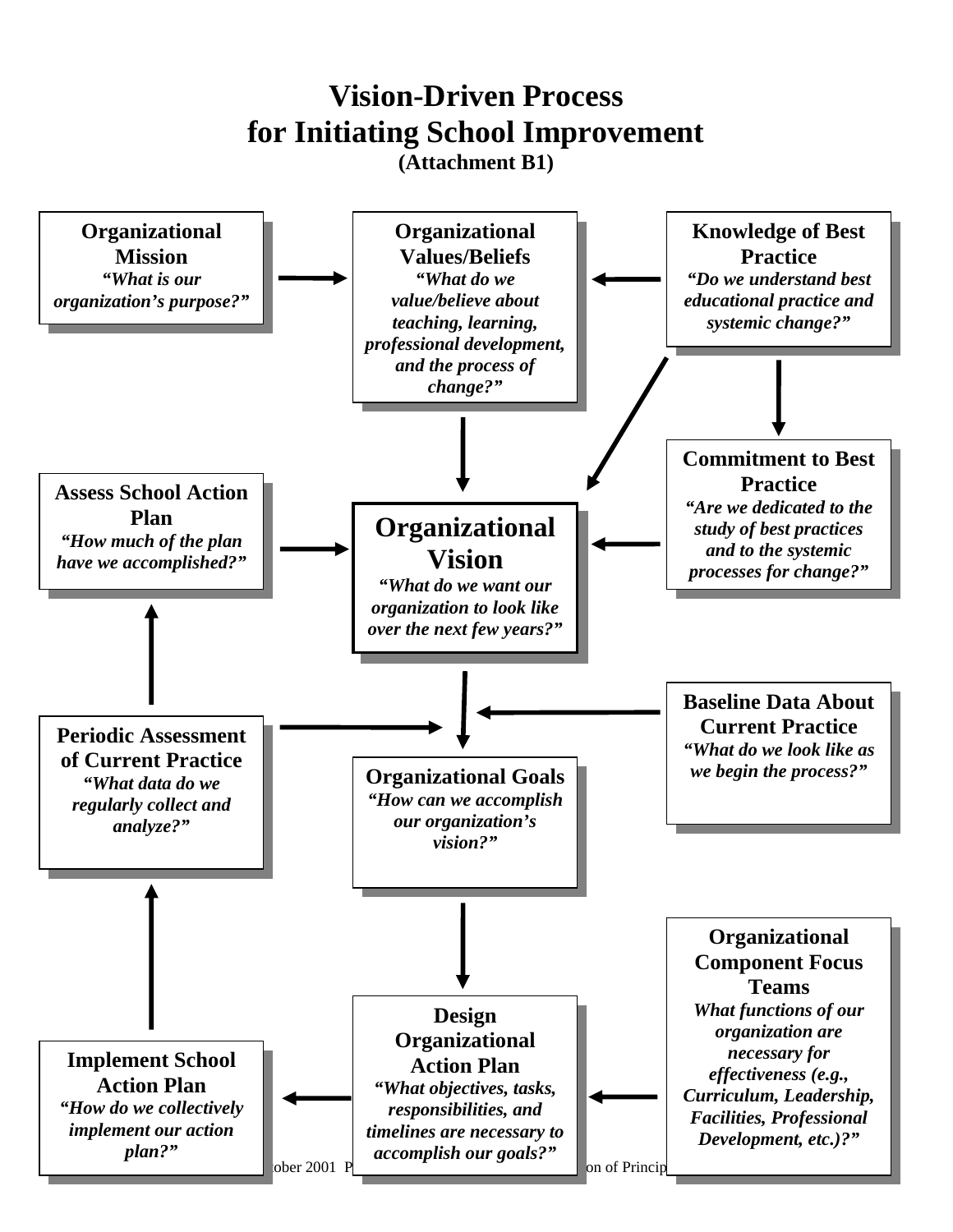# **for Internalizing School Improvement Vision-Driven Process Framework**

**(Attachment B2)** 



*necessary to accomplish our goals?"* 

Middle Level Leadership Center October 2001 Published by International Confederation